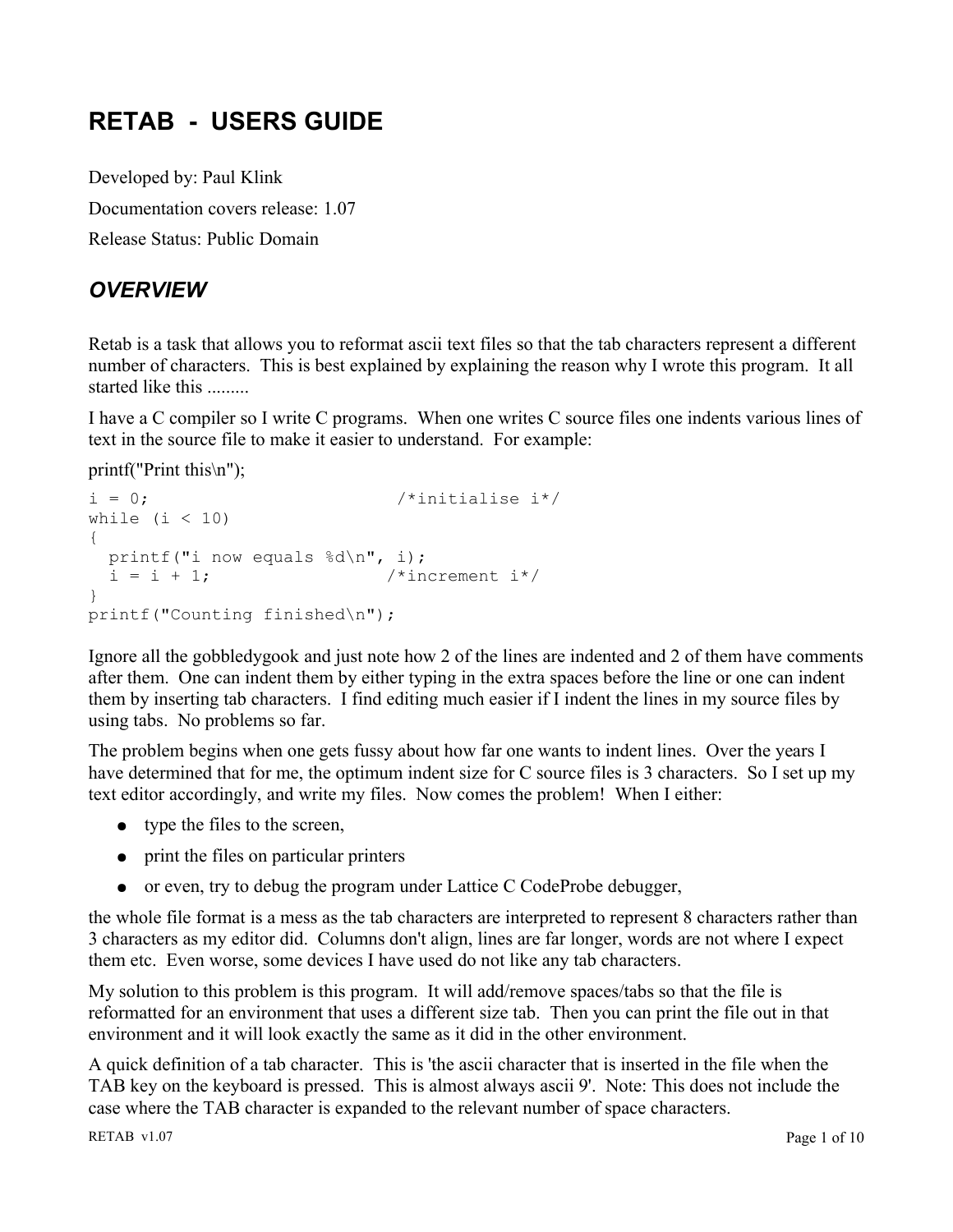This program can operate on any text file. It can reformat it for new tab size, convert all tabs into spaces or it can convert spaces into tabs. It will follow a set of rules that ensure that the reformatting is done correctly. C programmers take note, an option exists that will ensure that any white space enclosed within double quotes will not be reformatted. Even C escaped double quotes (ie. \") and C (or C++) comments are handled with this option. Another option will allow you to protect white space that is enclosed within any specified ascii character. Another option allows you to trim all spaces and tabs at the end of the lines. You can even use the environmental variables to specify various options.

Now down to the nitty gritty.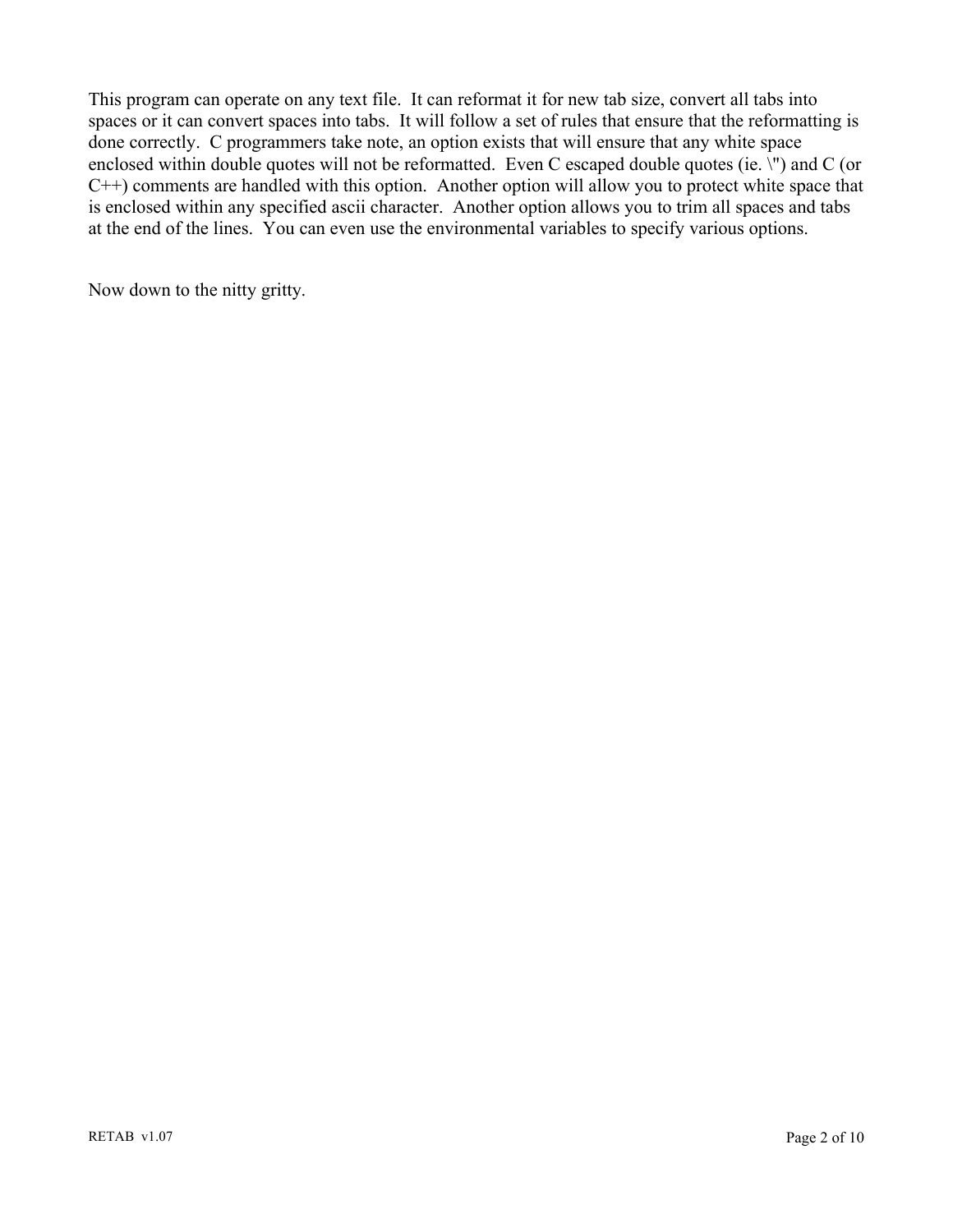# *OPERATION INSTRUCTIONS*

The process Retab can only be used from the CLI or SHELL environment. The following command line starts the process retab.

retab [opts] <source file> [opts] [<dest. file>] [opts]

where:

- opts are sets of options that can be specified.
- $\bullet$  <source file>is the name of the source file. This file holds the data that is to be reformatted.
- $\bullet$  <dest. file>is the name of the file to which the reformatted data will be sent.

All parameters enclosed within square brackets [] are optional.

As you can see, the only parameter that has to be included is the source file name. If the destination file name is not specified, then the source file is overwritten with the reformatted data.

The options let you control how the reformatting is to be done. If an option is not specified on the command line, then a default value will be used for that option. In some cases, the default can be specified by environmental variables. The following four notes relate to how options are specified on the command line.

NOTES:

- The order of options on the command line is not important.
- The option letters are shown in lower case letters below. They can be entered in either UPPER or LOWER case letters.
- Some options may be followed by some data relating to that option (Eg. A Number). The option and the data may be separated by an equal sign (=). The equal sign is shown below within square brackets to show that it is optional. Do not type in the square brackets in any case.
- Options can be strung together in one command line parameter. For example:

-nt specifies both options -n and -t

-n-t also specifies options -n and -t

-nti=3 specifies options -n, -t and -i. The -i option uses the data 3.

If an option is followed by data, that option must be the last option specified in the command line parameter.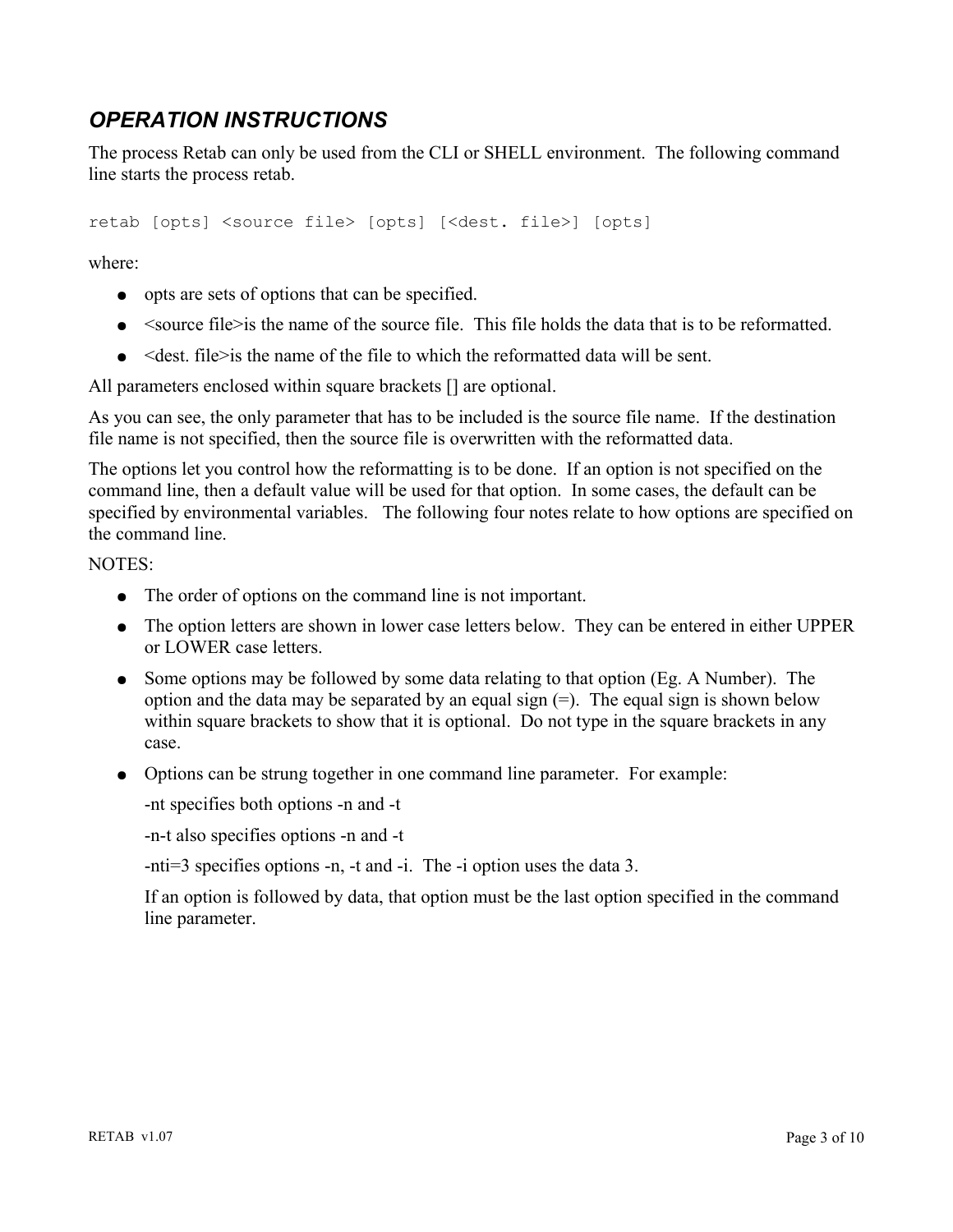# **Options**

The next section describes all the options that can be specified on the command line.

### **-i[=]<source file tab size>**

This option specifies what number of characters the tabs represent in the source file. The number can be in the range of 0 to 32767. If -i=0 is specified, then the following happens.

Retab will replace strings of white space with tab characters. Any existing tab characters in the source file represent a size as specified by the -o option.

If  $-i=0$  and  $-i=0$ , then no retabbing will occur.

If this option is not specified on the command line, then retab will try to obtain this value by examining the number inside the environmental variable 'ReTabInTab'. If this environmental variable does not exist, or it does not contain a valid numerical string, or the -n option is specified, then the default value of 8 is used.

## **-o[=]<destination file tab size>**

This option specifies what number of characters the tabs will represent in the destination file. The number can be in the range of 0 to 32767. If -o=0 is specified, the following happens.

Retab will expand all tabs in the source file into the relevant number of spaces in the destination file.

If this option is not specified on the command line, then retab will try to obtain this value by examining the number inside the environmental variable 'ReTabOutTab'. If this environmental variable does not exist, or if it does not contain a valid numerical string, or the -n option is specified, then the default value of 0 is used.

### **-t**

This option will trim all lines of any trailing spaces and/or tabs as it reformats it. That is, the line will end at the last visible character. This option will also be active if the environmental variable 'ReTabTrim' exists and the -n option is not specified. It does not matter what ReTabTrim contains.

## **-p[[=]<protect character>]**

In some cases you might want spaces and tabs that are enclosed within a certain character, not to be reformatted. This will be especially true of strings within language source files.

Example: (Say a variant of BASIC)

| PHONE1\$ = $'J$ . Smith |  |                          | 876-5432' |
|-------------------------|--|--------------------------|-----------|
|                         |  | PHONE2\$ = $'S.$ Jackson | 765-4321' |

In this example, you do not want to reformat any tabs or spaces between the character ' hence, in the command line you would specify  $\leq p = >$  (do not include the  $\leq$  characters).

If there are an odd number of  $\leq$  protect characters $\geq$  on the line, then all of the tabs and spaces after the last <protect character> to the end of the line are protected. Trimming though will still occur if the -t option is specified.

RETAB v1.07 Page 4 of 10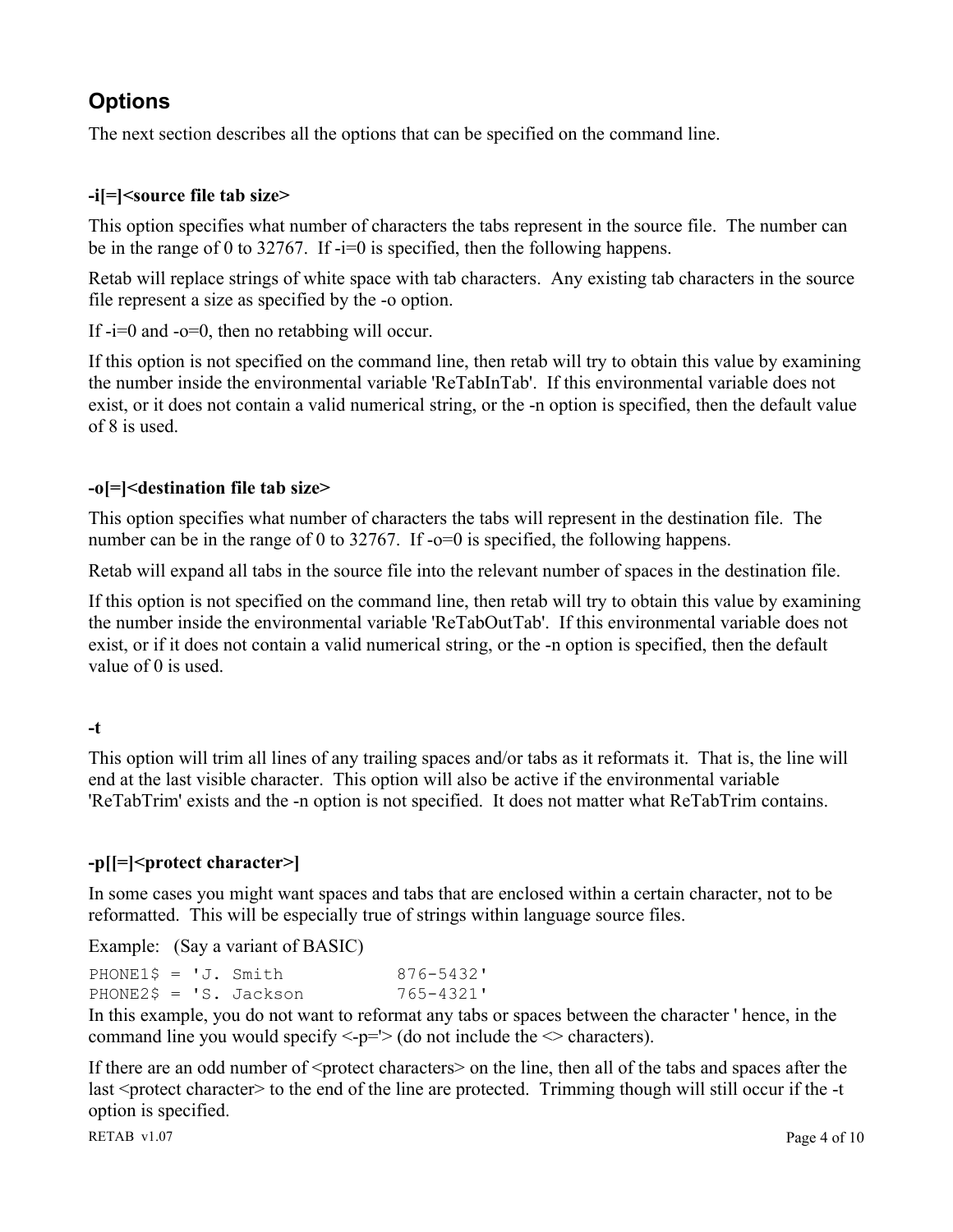If -p is placed on the command line without a  $\epsilon$  protect character> then the default character " (double quote) is used.

If the -p option is not specified on the command line, then (if the -n option is not specified) retab will see if the environmental variable 'ReTabProtect' exists. If so, the protect feature will be active and the protect character will be the first character in the string contained in the environmental variable. A double quote character will be used if it holds a Null string.

#### **-c**

This option is very similar to the -p=" option but it is used for reformatting C source files. Like -p=", it will protect all spaces and tabs between double quote characters, but with the following three differences.

- $\bullet$  It will detect C escaped double quotes, (that is,  $\langle \cdot \rangle$ ) and it will not consider these as protect characters.
- It will not consider any double quote characters that are within C comment fields to be protect characters.
- $\bullet$  C++ type comments (//) are also recognized and treated similarly.

Always use this option if you are reformatting  $C$  or  $C++$  source files.

This option will also be active if the environmental variable 'ReTabCQuote' exists and the -n option is not specified. It does not matter what ReTabCQuote contains.

### **-n**

If this option is specified, it will disable retab from checking for environmental variables if an option is not specified on the command line. The inbuilt default will be used for all options not specified.

## **-l[=]<Maximum Source file line length>**

This specifies the maximum length line the source file can have within it. If a line in the source file is longer than this, the task will abort the retab operation and print a message showing which line number was too long. This feature will probably help you if you inadvertently retab a binary file. It also is used internally in the program to determine how much memory is needed. The value specified must be in the range 0 to 32767. If this option is not specified on the command line, a default value of 256 is used.

### **-?**

This option prints a help message to the standard output file (normally the screen). This message summarises what retab does and how it is used. It briefly describes all the options. The message will also display the programs release number.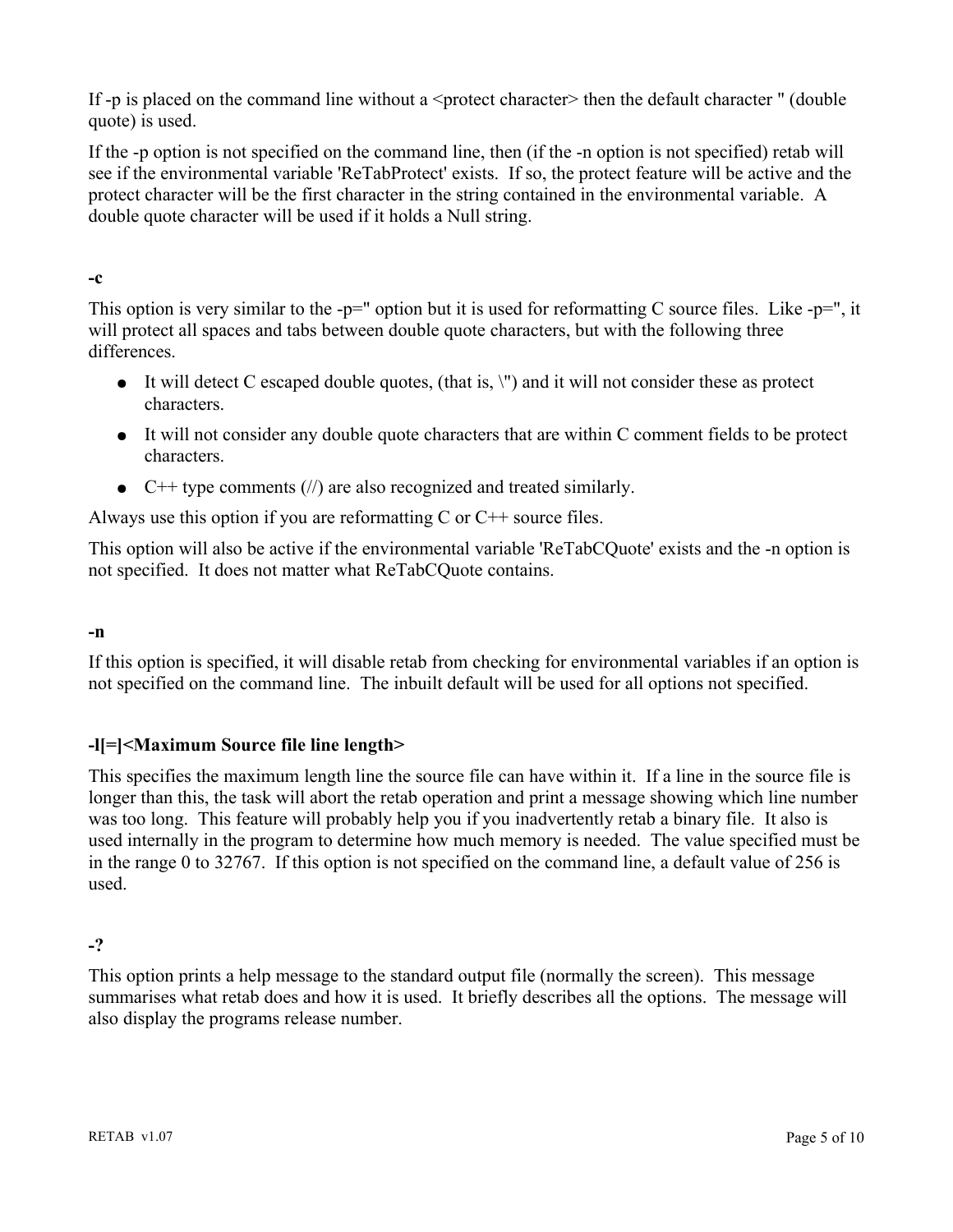# **Environmental Variables**

There are 5 environmental variables which can be set up to specify what actions the process retab should take if the relevant options are not on the command line. In effect, these environmental variables specify new defaults. The -n option forces the program to ignore all environmental variables and use the inbuilt defaults. The use of the environmental variables is covered in the previous section, but they will be summarised below.

#### **ReTabInTab**(-i option)

This environmental variable defines the default size of tabs in the source file. It must contain a numerical ascii string in the range 0 to 32767.

#### **ReTabOutTab**(-o option)

This environmental variable defines the default size of tabs in the destination file. It must contain a numerical ascii string in the range 0 to 32767.

#### **ReTabTrim**(-t option)

If this environmental variable exists, then all lines will be trimmed of trailing spaces and tabs. The contents of ReTabTrim are ignored.

#### **ReTabProtect**(-p option)

The first character within this environmental variable is the protect character to be used. If it does not contain any characters, a double quote character (") is used. All spaces and tabs enclosed within the protect character are not reformatted.

#### **ReTabCQuote**(-c option)

If this environmental variable exists, all spaces and tabs enclosed within double quote characters (") will not be reformatted. Double quote characters are not considered as protect characters in the following two instances. A C escaped double quote character (\") is not considered one of the protect characters. Double quotes within C comment fields are not considered as protect characters.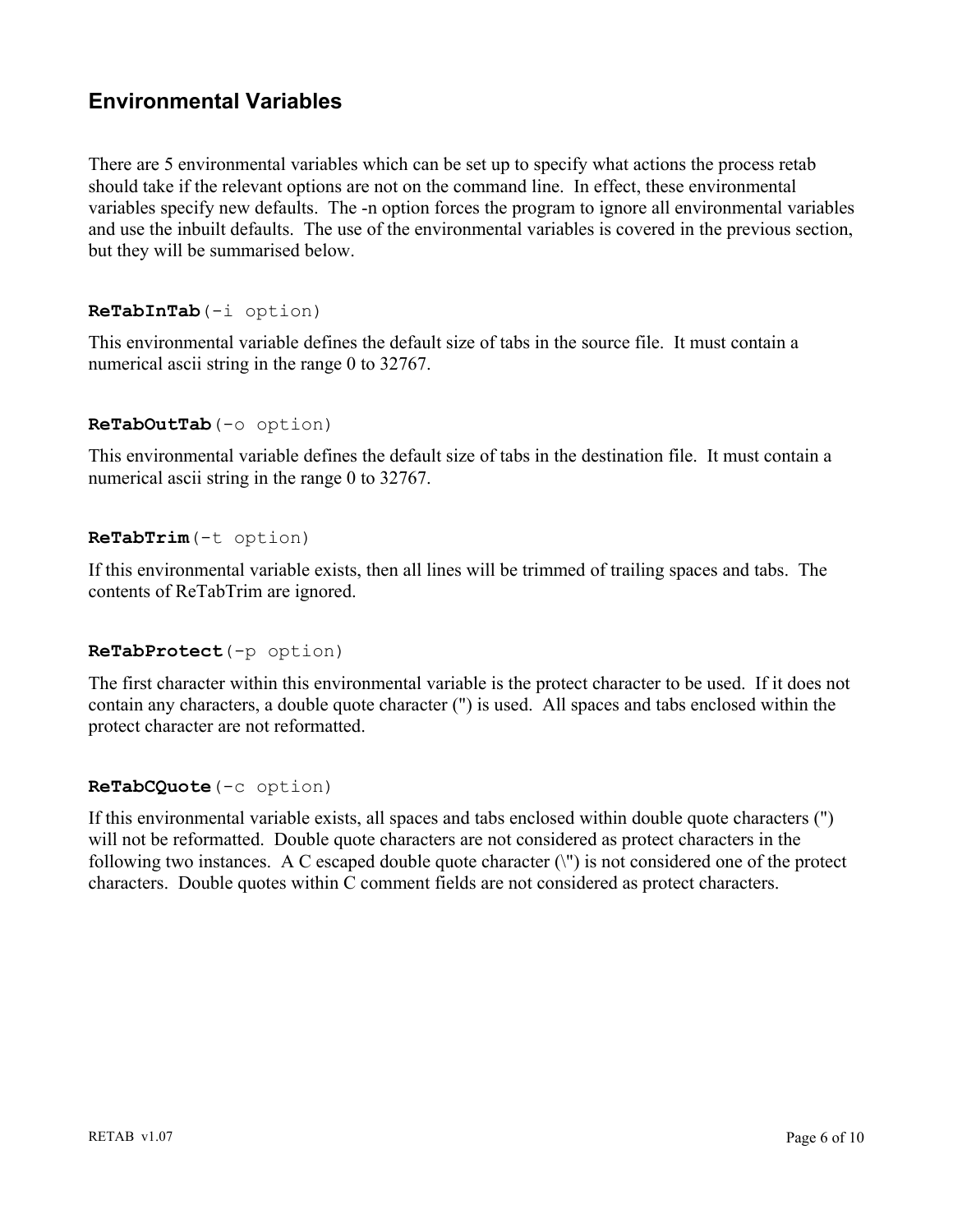# *USAGE EXAMPLES*

The following examples demonstrate the usage of the task retab.

a) If you have a file called 'mysrc' that in which tabs represent 3 spaces and you want them to represent 8 spaces:

retab mysrc  $-i=3$  -o=8

b) If you want to also trim all lines of trailing spaces and tabs:

retab  $-i=3$  -o=8 mysrc -t

Note that the position of options in the command line do not matter

c) You may always want to trim all lines. To save you from always having to type in the option -t, you may specify it with its environmental variable.

set ReTabTrim 1 retab -i=3 mysrc -o=8 retab  $-i=3$  yoursrc  $-0=8$ 

It does not matter what data the environmental variable ReTabTrim contains.

d) You may want to leave the file 'mysrc' unchanged but create a new file, 'newdest', which has the new format.

retab mysrc newdest -i=3 -o=8

e) If the new file is to have all the tab characters replaced by spaces:

retab  $-i=3$  mysrc  $-o=0$  spacdest

Once again, note that the position of the options in the command line do not matter.

f) If you want to replace spaces in a file with tabs (you may find it easier to edit the file this way):

retab -i=0 spacesrc -o=4 tabdest

The file 'tabdest' will have as many spaces as allowable replaced with tabs that represent a size of four characters.

g) You may need to do this for a lot of files. In this case it would be easier to set up some environmental variables. You may also want to trim the lines of some of these files.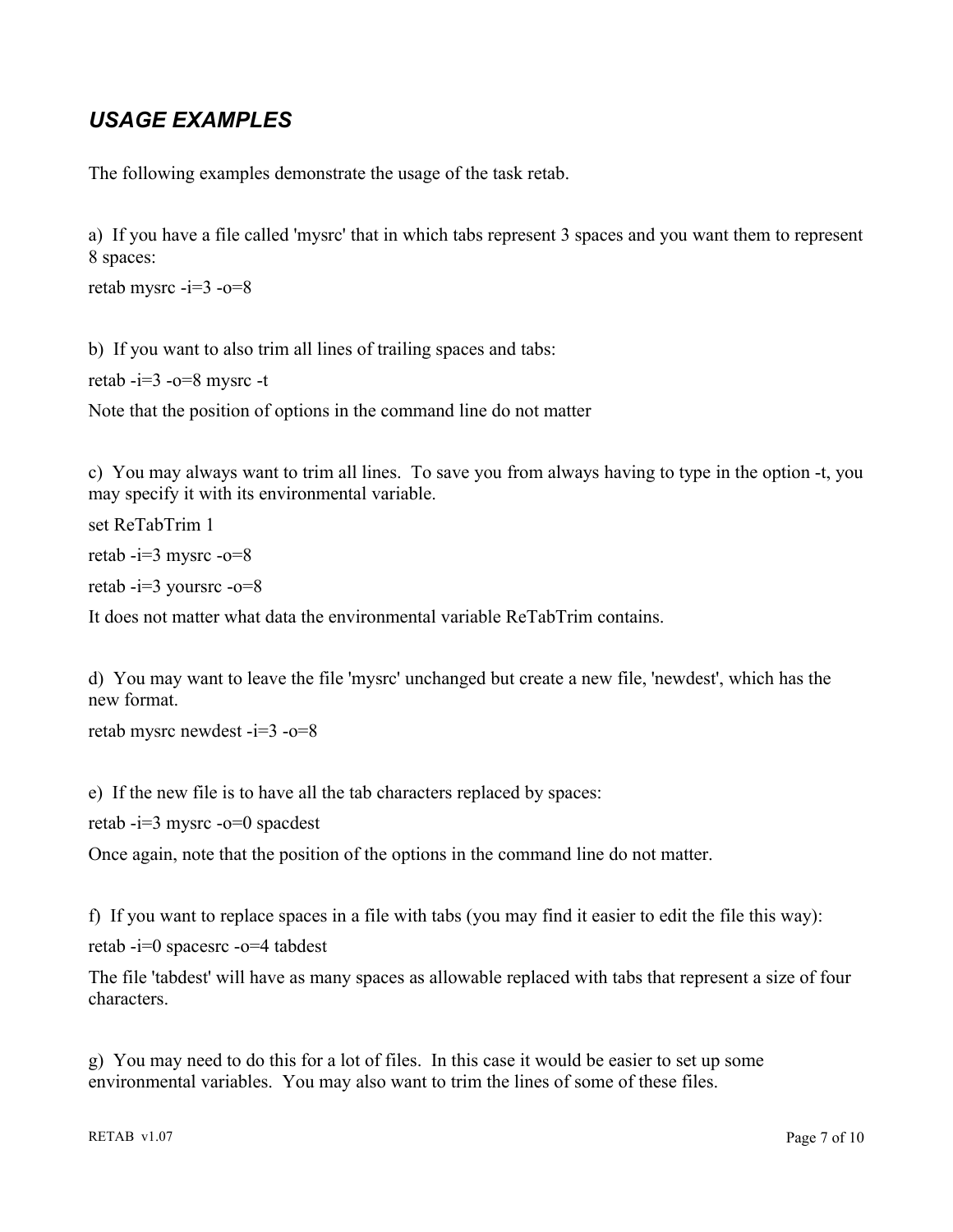set ReTabInTab 0 set ReTabOutTab 4 set ReTabTrim retab spac1src tab1dest retab spac2src tab2dest retab spac3src tab3dest retab -i=3 tab1src -o=0 spac1dest retab -i=3 tab2src spac2dest -n

The second last line in the above examples, show how the command line options will overrule environmental variables. File spac1dest will have no tabs within it. The last line shows the action of the -n option. File 'spac2dest' will not have any of its lines trimmed. It will also have all its tabs replaced by spaces as that is the inbuilt default.

h) C programmers should always reformat their C or C++ source files with the -c option. retab -i=3 csrc.c -co=8 cdest.c or set ReTabCQuote 1 retab -i=3 csrc.c -o=8 cdest.c retab -i=3 -o=8 cplussrc.cp cplusdest.cp

i) Some other files may use other characters to mark strings or other data. An example are the Lattice LMK files (makefiles). They use the character < to enclose data.

retab -i=0 makesrc -o=8 makedest -p=<

j) If you have a file that has very long lines in it, say up to 10000 characters, you will have to use the -l option.

retab -i=3 longsrc -o=8 longdest -l=10001

Do not make the -l value too large or retab may not be able to run as it may not be able to get enough memory for its internal work areas. In this case you will get the message,

'Could not obtain the required memory!'

and it will not perform the retabbing operation.

k) Retab can be used to trim all lines of trailing spaces and tabs without any retabbing of tabs within a file.

retab -i0 -o0 -t srcfile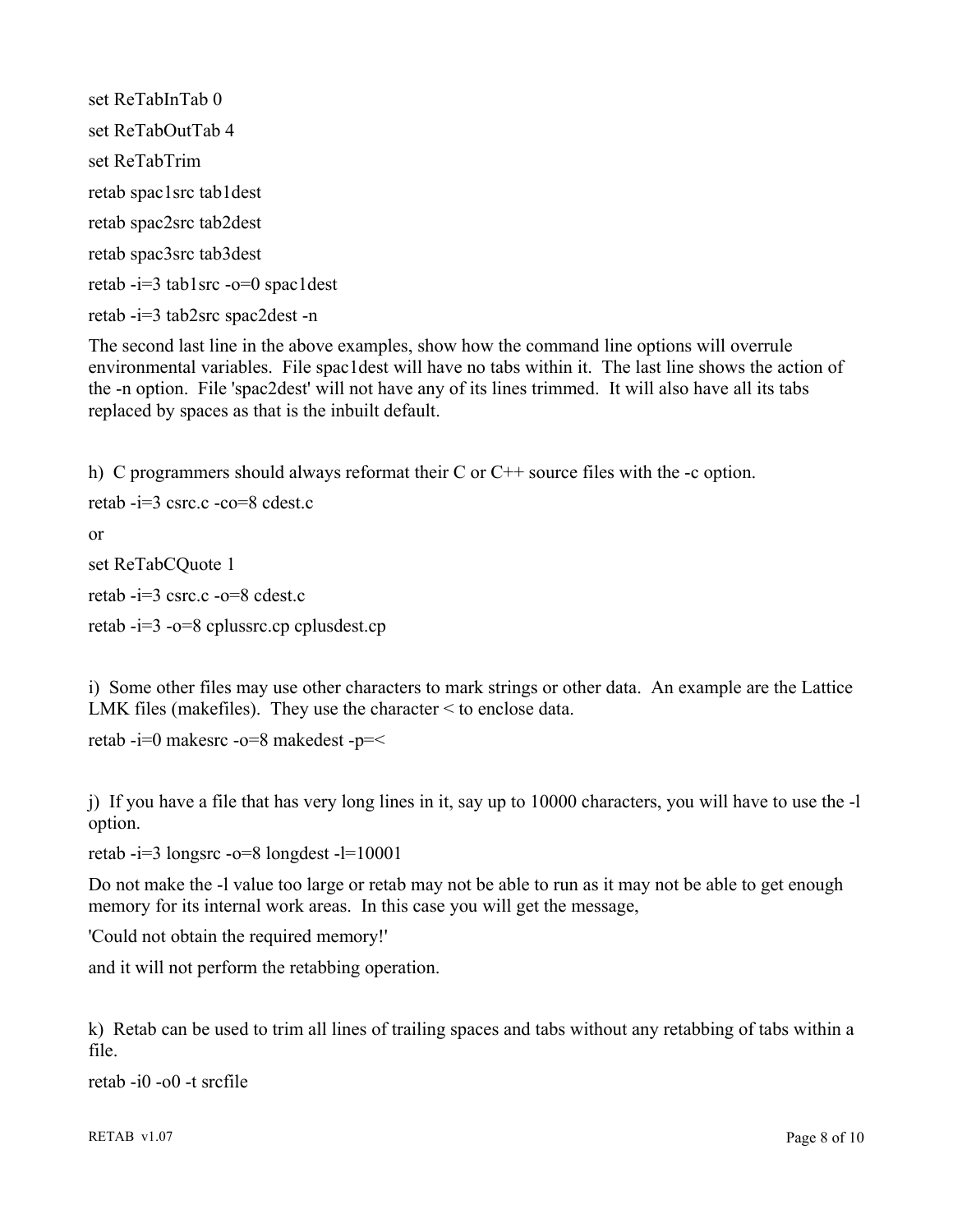# *TECHNICAL INFORMATION*

This section presents some technical information about how the task works.

# **The Retabbing**

Retab identifies space/tab groups. Space/tab groups are sets of consecutative characters that are either space or tab characters. Space/tab groups can not cross line boundaries.

If the -i option  $\leq 0$ 

The spaces and tabs within a space/tab group will be reformatted if that space/tab group contains at least one tab character. Otherwise the spaces in the space/tab group will not be retabbed.

```
If the -i option = 0
```
As in the previous case, spaces and tabs within a space/tab group will be reformatted if that space/tab group contains at least one tab character. All tab characters represent a tab size as specified by the -o option.

If there are only spaces in the space/tab group, it will still be reformatted if the group covers at least one tab division on the line. A line is divided into tab divisions. The -o option specifies the size of these divisions. For example, on a line:

If  $-e=3$ .

characters 1 to 3- 1st tab division

characters 4 to 6- 2nd tab division

characters 7 to 9- 3rd tab division

etc.

If  $-o=8$ ,

characters 1 to 8- 1st tab division

characters 9 to 16- 2nd tab division

characters 17 to 24- 3rd tab division

etc.

If -i=0 and -o=0 then tab divisions are undefined as no retabbing takes place.

Note:If the -i option does not equal 0, then the -i option specifies the tab division size in the source file and the -o option specifies the tab division size in the destination file.

# *Command line parameters*

Some notes about command line parameters.

• For the -i, -o, and -l options, white space may be placed between the option and the option data. If the equal sign is used  $(=)$ , then it must immediately follow the option letter.